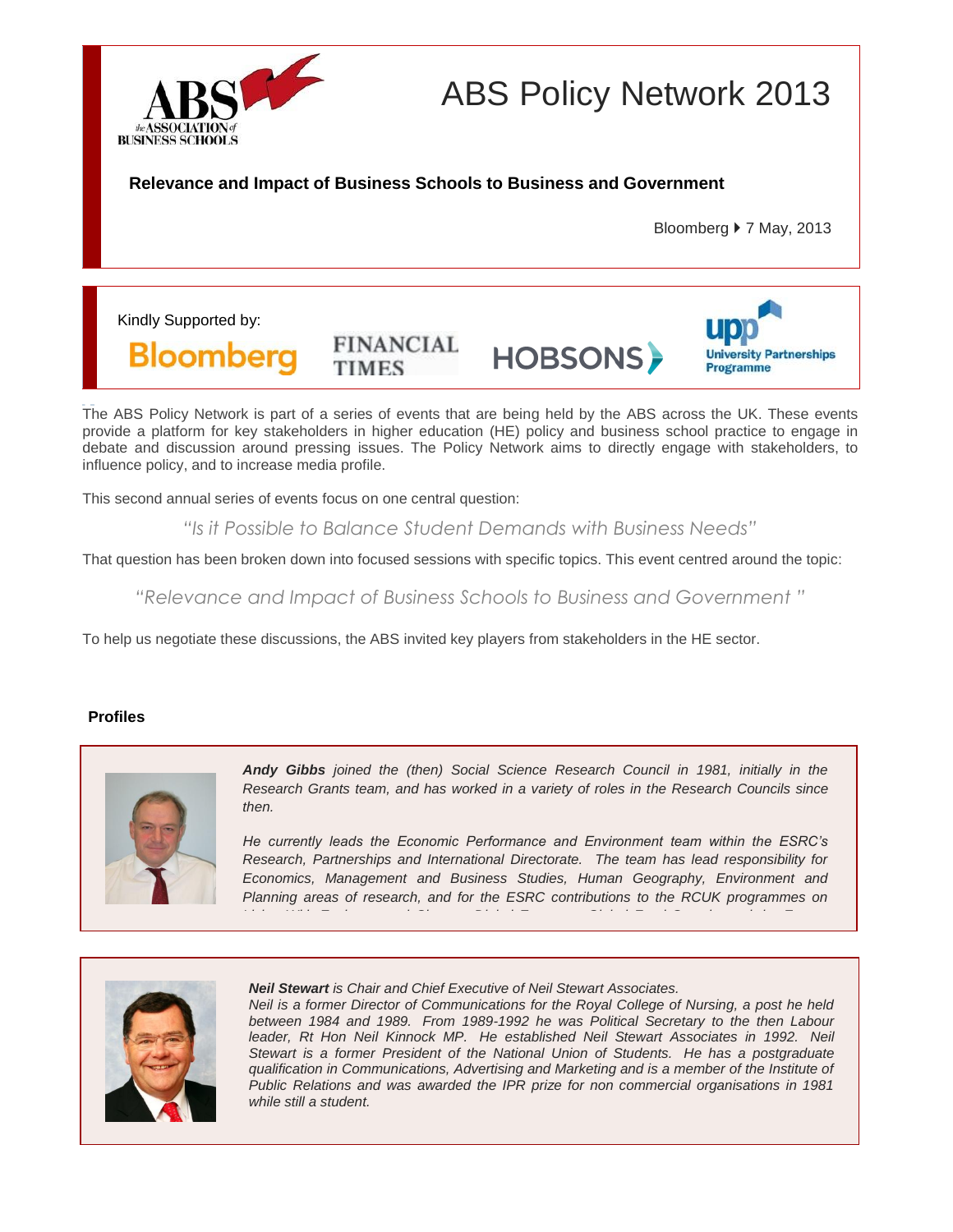

# **Key Themes**

#### Impact types

The research councils are tasked to only fund excellence with impact. There are three identified types of research impact:

- 1) Instrumental this is the easiest type to count, but the smallest area
- 2) Conceptual this is harder to track but is the biggest effect, translating new thinking into business
- 3) Capacity the effect on participants after a research project. An ESRC report on this is due in the Autumn.

Research council studies show that the biggest indicator of impact for a research project is that they are delivered in partnership with businesses from the start. The second most important is accessibility and use of appropriate language. A range of channels for dissemination should be used – working with knowledge brokers may be appropriate.

Recent examples of research with impact include Warwick Business Schools and Barclays bank working together to put data behind discussions on credit flows to SMEs – this has now attracted further funding from BIS and the British Banking Association. Aston Business School has also been working with companies in the insurance underwriting sector on the difference in decision making between face to face and electronic decisions – outputs from this research have fed into training programmes for new staff.

#### Links to the regional agenda

Businesses increasingly look to central, rather than local, government. The recent Heseltine report calls for more clustering of local leadership and there is a potential role for business schools to lead in these areas in conjunction with Local Enterprise Partnerships (LEPs). Listening to business and allowing networks to set their own agendas is important. Trade bodies can be dominated by a small number of large firms but could be incentivised to link with regional bodies.

Business schools can be key with thinks to SMEs through voucher schemes which can lead on to research projects.

#### Incentives for diversity

Business schools have been successful in responding to incentives – surpluses have been generated and academic recruitment on research profile dominates. Increased funding for Knowledge Transfer Partnerships (KTPs) and research council recognition of academic practitioners could go some way to addressing the issue.

There is a detectable direction of travel in research funding for things like partnership funding schemes and joint programmes with the Technology Strategy Board (TSB), but these schemes can be too large scale for many smaller firms to participate in.

There needs to be recognition by all stakeholders that all institutions cannot do everything, and a diverse business education sector is desirable.

There may be things to learn from the further education and apprenticeship experiences that have close links with business.